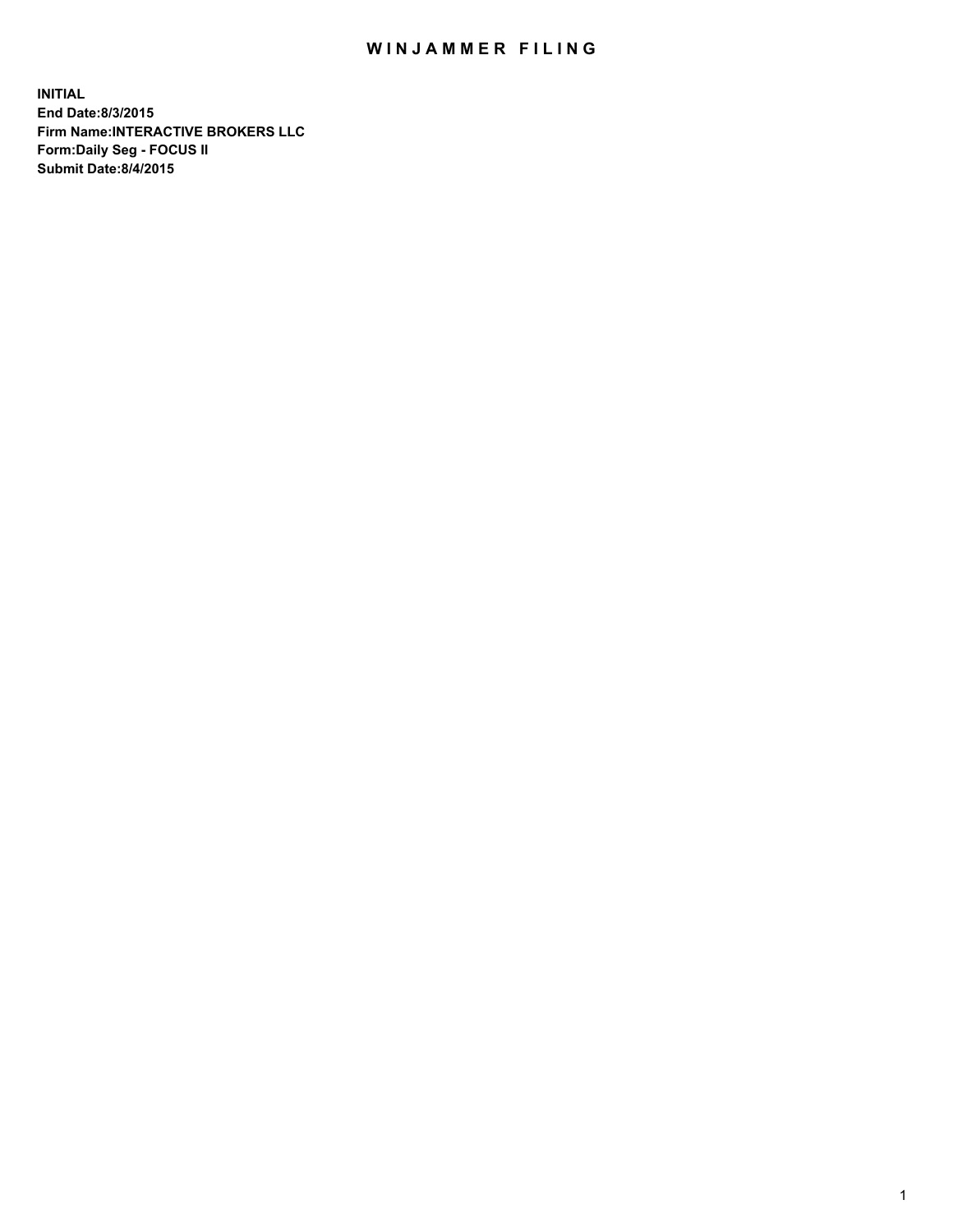## **INITIAL End Date:8/3/2015 Firm Name:INTERACTIVE BROKERS LLC Form:Daily Seg - FOCUS II Submit Date:8/4/2015 Daily Segregation - Cover Page**

| Name of Company<br><b>Contact Name</b><br><b>Contact Phone Number</b><br><b>Contact Email Address</b>                                                                                                                                                                                                                          | <b>INTERACTIVE BROKERS LLC</b><br><b>Michael Ellman</b><br>203-422-8926<br>mellman@interactivebrokers.co<br>$\mathbf{m}$ |
|--------------------------------------------------------------------------------------------------------------------------------------------------------------------------------------------------------------------------------------------------------------------------------------------------------------------------------|--------------------------------------------------------------------------------------------------------------------------|
| FCM's Customer Segregated Funds Residual Interest Target (choose one):<br>a. Minimum dollar amount: ; or<br>b. Minimum percentage of customer segregated funds required:% ; or<br>c. Dollar amount range between: and; or<br>d. Percentage range of customer segregated funds required between: % and %.                       | $\overline{\mathbf{0}}$<br>0<br>155,000,000 245,000,000<br>0 <sub>0</sub>                                                |
| FCM's Customer Secured Amount Funds Residual Interest Target (choose one):<br>a. Minimum dollar amount: ; or<br>b. Minimum percentage of customer secured funds required:%; or<br>c. Dollar amount range between: and; or<br>d. Percentage range of customer secured funds required between:% and%.                            | $\overline{\mathbf{0}}$<br>0<br>80,000,000 120,000,000<br>0 <sub>0</sub>                                                 |
| FCM's Cleared Swaps Customer Collateral Residual Interest Target (choose one):<br>a. Minimum dollar amount: ; or<br>b. Minimum percentage of cleared swaps customer collateral required:% ; or<br>c. Dollar amount range between: and; or<br>d. Percentage range of cleared swaps customer collateral required between:% and%. | $\overline{\mathbf{0}}$<br>$\overline{\mathbf{0}}$<br>0 <sub>0</sub><br>0 <sup>0</sup>                                   |

Attach supporting documents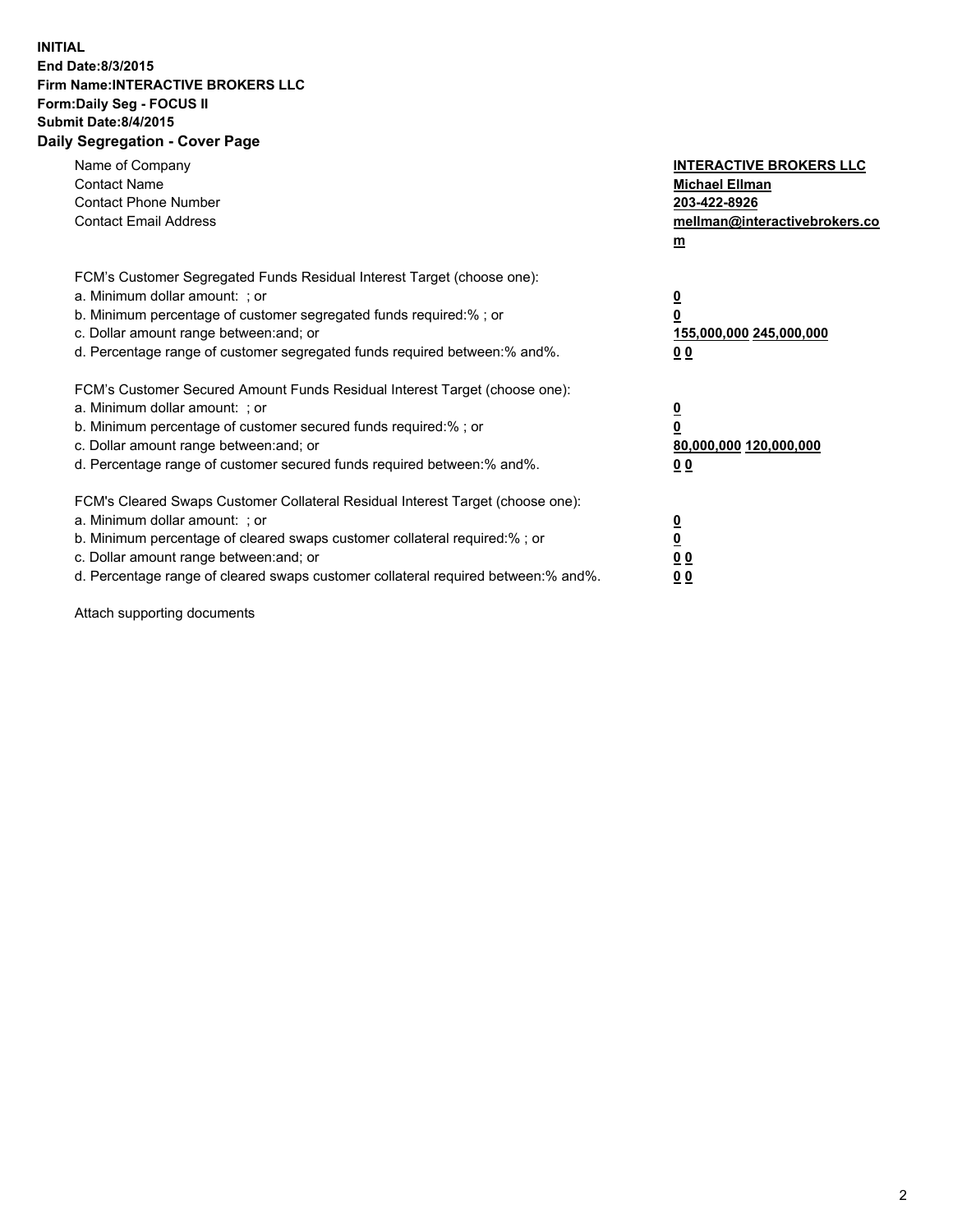## **INITIAL End Date:8/3/2015 Firm Name:INTERACTIVE BROKERS LLC Form:Daily Seg - FOCUS II Submit Date:8/4/2015 Daily Segregation - Secured Amounts**

|     | Foreign Futures and Foreign Options Secured Amounts                                         |                                                       |
|-----|---------------------------------------------------------------------------------------------|-------------------------------------------------------|
|     | Amount required to be set aside pursuant to law, rule or regulation of a foreign            | $0$ [7305]                                            |
|     | government or a rule of a self-regulatory organization authorized thereunder                |                                                       |
| 1.  | Net ledger balance - Foreign Futures and Foreign Option Trading - All Customers             |                                                       |
|     | A. Cash                                                                                     | 383,926,024 [7315]                                    |
|     | B. Securities (at market)                                                                   | $0$ [7317]                                            |
| 2.  | Net unrealized profit (loss) in open futures contracts traded on a foreign board of trade   | 1,190,960 [7325]                                      |
| 3.  | Exchange traded options                                                                     |                                                       |
|     | a. Market value of open option contracts purchased on a foreign board of trade              | 34,518 [7335]                                         |
|     | b. Market value of open contracts granted (sold) on a foreign board of trade                | <mark>-55,420</mark> [7337]                           |
| 4.  | Net equity (deficit) (add lines 1.2. and 3.)                                                | 385,096,082 [7345]                                    |
| 5.  | Account liquidating to a deficit and account with a debit balances - gross amount           | 74,523 [7351]                                         |
|     | Less: amount offset by customer owned securities                                            | 0 [7352] 74,523 [7354]                                |
| 6.  | Amount required to be set aside as the secured amount - Net Liquidating Equity              | 385,170,605 [7355]                                    |
|     | Method (add lines 4 and 5)                                                                  |                                                       |
| 7.  | Greater of amount required to be set aside pursuant to foreign jurisdiction (above) or line | 385,170,605 [7360]                                    |
|     | 6.                                                                                          |                                                       |
|     | FUNDS DEPOSITED IN SEPARATE REGULATION 30.7 ACCOUNTS                                        |                                                       |
| 1.  | Cash in banks                                                                               |                                                       |
|     |                                                                                             |                                                       |
|     | A. Banks located in the United States                                                       | 68 [7500]                                             |
|     | B. Other banks qualified under Regulation 30.7                                              | 0 [7520] 68 [7530]                                    |
| 2.  | Securities                                                                                  |                                                       |
|     | A. In safekeeping with banks located in the United States                                   | 397,111,601 [7540]                                    |
|     | B. In safekeeping with other banks qualified under Regulation 30.7                          | 0 [7560] 397,111,601 [7570]                           |
| 3.  | Equities with registered futures commission merchants                                       |                                                       |
|     | A. Cash                                                                                     | $0$ [7580]                                            |
|     | <b>B.</b> Securities                                                                        | $0$ [7590]                                            |
|     | C. Unrealized gain (loss) on open futures contracts                                         | $0$ [7600]                                            |
|     | D. Value of long option contracts                                                           | $0$ [7610]                                            |
|     | E. Value of short option contracts                                                          | 0 [7615] 0 [7620]                                     |
| 4.  | Amounts held by clearing organizations of foreign boards of trade                           |                                                       |
|     | A. Cash                                                                                     | $0$ [7640]                                            |
|     | <b>B.</b> Securities                                                                        | $0$ [7650]                                            |
|     | C. Amount due to (from) clearing organization - daily variation                             | $0$ [7660]                                            |
|     | D. Value of long option contracts                                                           | $0$ [7670]                                            |
|     | E. Value of short option contracts                                                          | 0 [7675] 0 [7680]                                     |
| 5.  | Amounts held by members of foreign boards of trade                                          |                                                       |
|     | A. Cash                                                                                     | 124,289,130 [7700]                                    |
|     | <b>B.</b> Securities                                                                        | $0$ [7710]                                            |
|     | C. Unrealized gain (loss) on open futures contracts                                         | -2,930,109 [7720]                                     |
|     | D. Value of long option contracts                                                           | 34,527 [7730]                                         |
|     | E. Value of short option contracts                                                          | <mark>-55,421</mark> [7735] <u>121,338,127</u> [7740] |
| 6.  | Amounts with other depositories designated by a foreign board of trade                      | $0$ [7760]                                            |
| 7.  | Segregated funds on hand                                                                    | $0$ [7765]                                            |
| 8.  | Total funds in separate section 30.7 accounts                                               | 518,449,796 [7770]                                    |
| 9.  | Excess (deficiency) Set Aside for Secured Amount (subtract line 7 Secured Statement         | 133,279,191 [7380]                                    |
|     | Page 1 from Line 8)                                                                         |                                                       |
| 10. | Management Target Amount for Excess funds in separate section 30.7 accounts                 | 80,000,000 [7780]                                     |
| 11. | Excess (deficiency) funds in separate 30.7 accounts over (under) Management Target          | 53,279,191 [7785]                                     |
|     |                                                                                             |                                                       |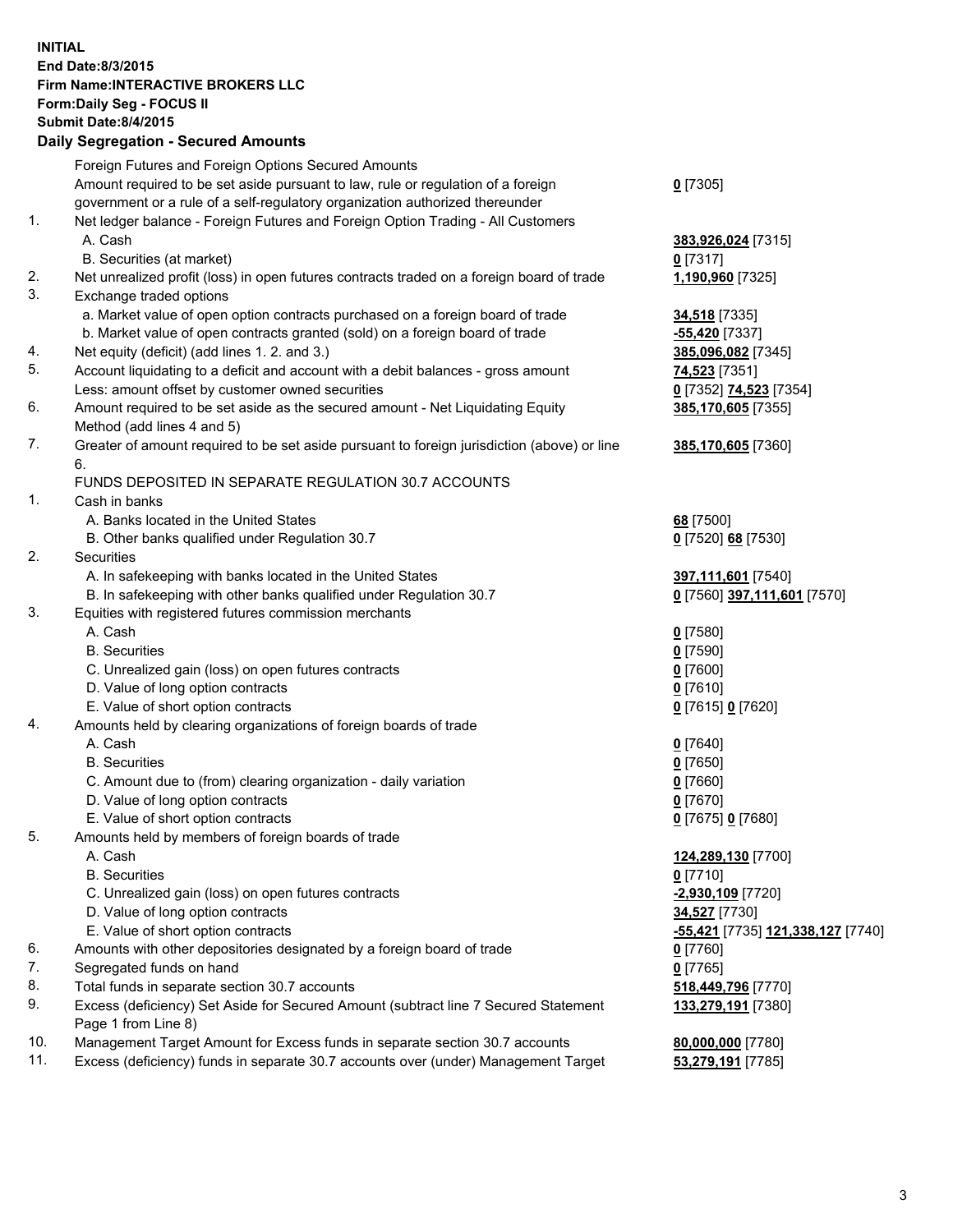**INITIAL End Date:8/3/2015 Firm Name:INTERACTIVE BROKERS LLC Form:Daily Seg - FOCUS II Submit Date:8/4/2015 Daily Segregation - Segregation Statement** SEGREGATION REQUIREMENTS(Section 4d(2) of the CEAct) 1. Net ledger balance A. Cash **2,697,247,752** [7010] B. Securities (at market) **0** [7020] 2. Net unrealized profit (loss) in open futures contracts traded on a contract market **18,656,776** [7030] 3. Exchange traded options A. Add market value of open option contracts purchased on a contract market **85,964,705** [7032] B. Deduct market value of open option contracts granted (sold) on a contract market **-149,906,012** [7033] 4. Net equity (deficit) (add lines 1, 2 and 3) **2,651,963,221** [7040] 5. Accounts liquidating to a deficit and accounts with debit balances - gross amount **106,650** [7045] Less: amount offset by customer securities **0** [7047] **106,650** [7050] 6. Amount required to be segregated (add lines 4 and 5) **2,652,069,871** [7060] FUNDS IN SEGREGATED ACCOUNTS 7. Deposited in segregated funds bank accounts A. Cash **427,835,256** [7070] B. Securities representing investments of customers' funds (at market) **1,379,254,845** [7080] C. Securities held for particular customers or option customers in lieu of cash (at market) **0** [7090] 8. Margins on deposit with derivatives clearing organizations of contract markets A. Cash **18,592,619** [7100] B. Securities representing investments of customers' funds (at market) **1,076,082,029** [7110] C. Securities held for particular customers or option customers in lieu of cash (at market) **0** [7120] 9. Net settlement from (to) derivatives clearing organizations of contract markets **13,600,953** [7130] 10. Exchange traded options A. Value of open long option contracts **85,964,704** [7132] B. Value of open short option contracts **-149,906,012** [7133] 11. Net equities with other FCMs A. Net liquidating equity **1,136,509** [7140] B. Securities representing investments of customers' funds (at market) **0** [7160] C. Securities held for particular customers or option customers in lieu of cash (at market) **0** [7170] 12. Segregated funds on hand **0** [7150] 13. Total amount in segregation (add lines 7 through 12) **2,852,560,903** [7180] 14. Excess (deficiency) funds in segregation (subtract line 6 from line 13) **200,491,032** [7190] 15. Management Target Amount for Excess funds in segregation **155,000,000** [7194]

16. Excess (deficiency) funds in segregation over (under) Management Target Amount Excess

**45,491,032** [7198]